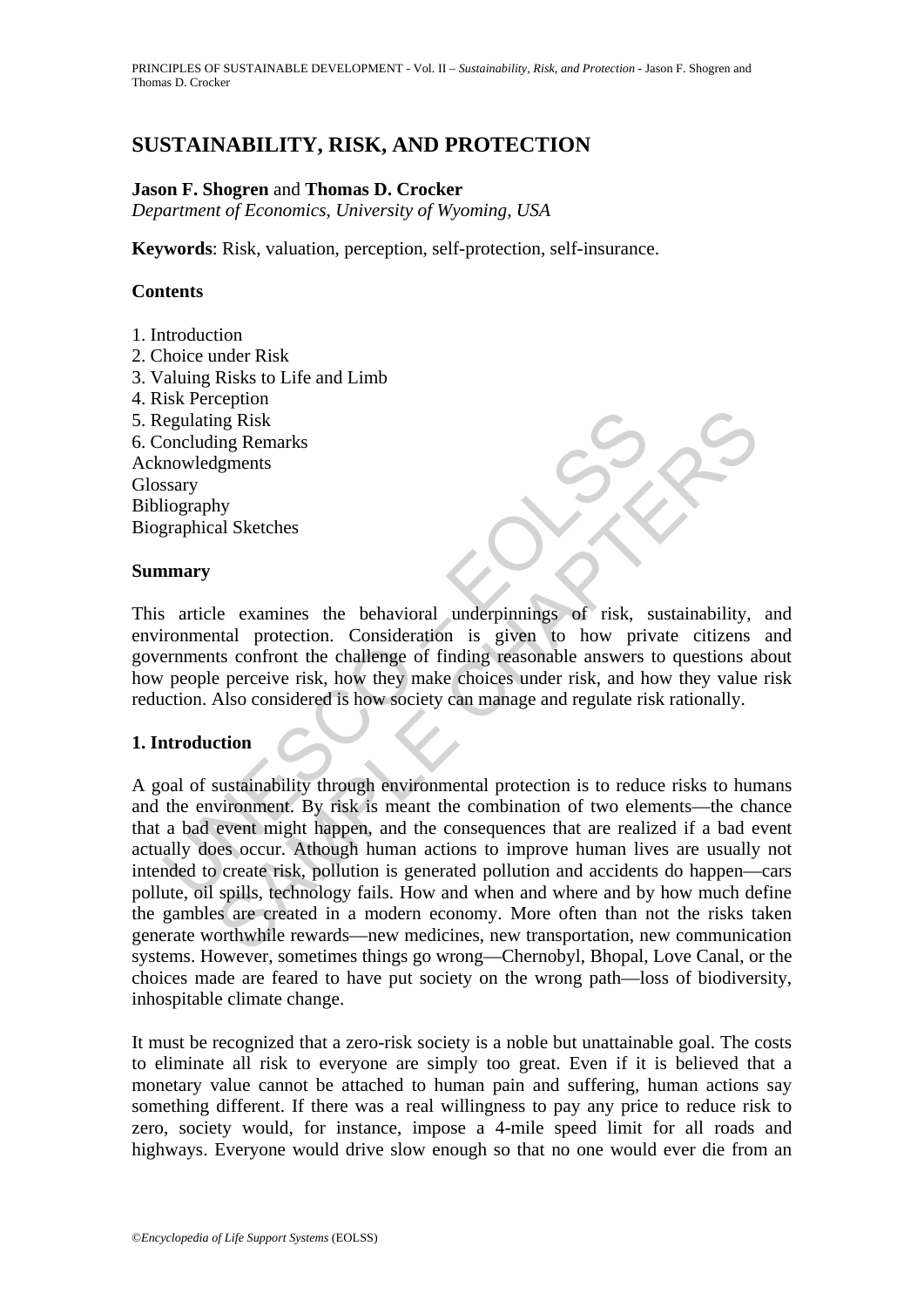automobile accident, except perhaps from boredom. Such a rule will never be seen. The costs per life saved from driving so slowly are too great for most people—people are willing to trade-off more risk for quicker travel time. Similar trade-offs are made all the time in jobs, recreation, and lifestyles. As such, understanding the nature of health, safety, and environmental risk, and looking for effective strategies that reduce risk without curtailing the rewards of modern life are essential for better public policy.

This article examines the behavioral economic underpinnings of risk, sustainability, and environmental protection, aiming for a general discussion rather than technical review of decision theory. Aspects addressed are how private citizens and governments confront the challenge of finding reasonable answers to these questions about rational risk policy—how do people perceive risk, make choices under risk, how do they value risk reduction, and how can society manage and regulate risk rationally?

### **2. Choice under Risk**

Thoice under Risk<br>ice under Risk<br>ice under risk has captivated people at least since the time human<br>biling was fun—and although ancestral humans could buy a thril<br>1 the Renaissance before witnessing the development of a sy and material and though and extends the time in the interaction is in a set of the interaction is it at act in the interaction of a systematic theor. Until that time, they had to benaissance before winnessing the developm Choice under risk has captivated people at least since the time humans "discovered" that gambling was fun—and although ancestral humans could buy a thrill, they had to wait until the Renaissance before witnessing the development of a systematic theory of probability. Until that time, they seemed to think that people did not create much of their own luck, and fate was the master. Their lives were linked much more closely to nature, and much more exposed to its whims. Crops failed and children died without seeming reason. Most people were simply too busy trying to survive to ponder the systematic nature of risk.

As people began to grasp that they could use free trade to double or triple the value of the wealth they created, the desire to master risk began in earnest. More trade meant more wealth and more risk. Trading partners separated by unpredictable oceans had an incentive to understand how to manage and control risk. As unruly trade routes turned into world wars and global stock and bond swaps, the gains from risk assessment and management as practical arts increased. Those who had a sophisticated appreciation of the behavioral underpinnings of risk had a better chance of winning real and metaphorical battles. This holds for environmental risk too.

To follow the intellectual history of understanding how people make choices under risk, consider three gambles: gamble X is a certain individual payment of \$30—a sure bet; gamble Y is a coin flip in which \$100 is won with a heads, and \$100 lost with a tails; and gamble Z is a roll of a die in which \$2000 is won if a #1 is rolled, \$1000 is won with a  $#2$ , and \$500 is won with a  $#3$ , while \$0 is lost with a  $#4$ , 1\$1000 is lost with a  $#5$ , and \$2000 is lost with a #6.

Early theorists speculating on how people make choices under risk thought that many people would prefer the gamble with the highest expected value—the probability weighted average of all possible outcomes of the gamble. Gamble Z has the highest expected value, but it is observed that many people shy away from gamble Z and take gamble X instead. The old adage that a bird in the hand is worth two in the bush reflects the prudent strategy to go for the sure thing.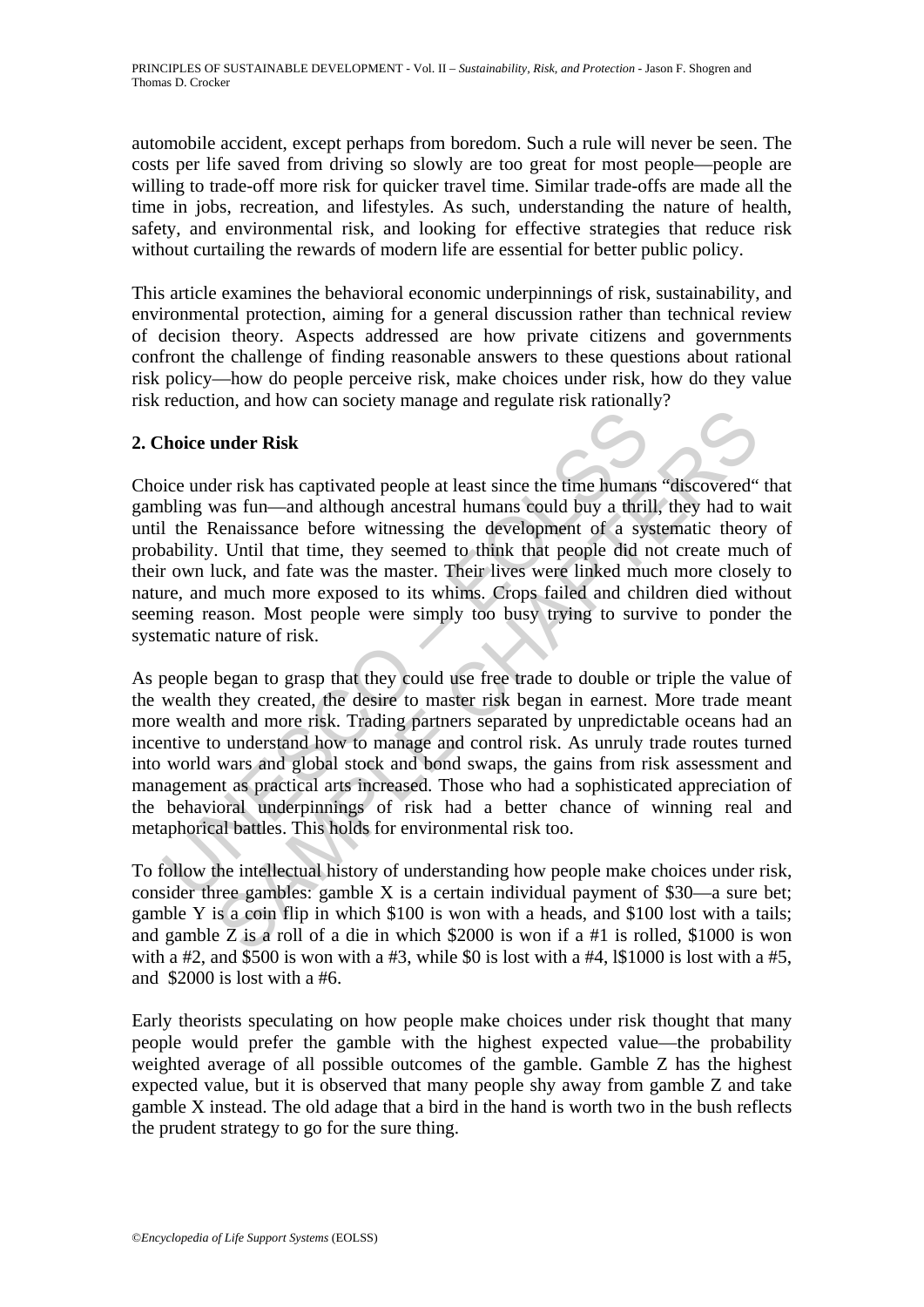But why does the gamble with the lower expected value attract some many people? In the eighteenthcentury, Nicholas Bernoulli devised an ingenious example to show why. His St. Petersburg paradox works as follows. Suppose the following proposition is offered. A gamble can be bought into on a fair coin toss. If a head comes up on the first flip, \$2 is earned; if it takes two flips to uncover a head, \$4 is earned; if it takes three flips, \$8 is earned; if it takes four flips, \$16 is earned; five, \$32; six, \$64; seven, \$128; and so on. What is the maximum someone should be willing to pay to buy into this gamble?

Most people will say they will pay something much less than infinity, even though infinity is the expected value of this gamble:

Expected value =  $[1/2]$  chance of \$2 +  $[1/4]$  chance of \$4 +  $[1/8]$  chance of \$8 +...= \$1  $+ $1 + $1 + $1 + $1 + \ldots =$  infinity.

So it seems as though people should be willing to pay a lot more than they probably say they would. Most likely they would say that they would pay a few dollars. Why? One reason is because the variance of the gamble is also infinite. Variance is often considered synonymous with risk, because it reflects the potential volatility of the outcome. The variance reflects the distribution around the expected value. More variance implies more chance that bad states—low payoff outcomes—will be realized.

 $1 + $1 + $1 + $1 + \ldots =$  infinity.<br>
t seems as though people should be willing to pay a lot more than<br>
would. Most likely they would say that they would pay a few<br>
would. Most likely they would say that they would pay a few<br>
com S1 + \$1 +...= infinity.<br>
Sas though people should be willing to pay a lot more than they probably<br>
1. Most likely they would say that they would pay a few dollars. Why?<br>
because the variance of the gamble is also infinite Nicholas's cousin, Daniel Bernoulli, soon offered a reason why people will pay much less than infinity for a gamble with infinite variance: a gain of \$2000 is not necessarily worth twice as much as \$1000. That is, people seem to have diminishing marginal returns to wealth. This means that even though more money is preferred to less, the last dollar earned gives less satisfaction than the first dollar earned. Daniel Bernoulli's key insight is that a person's "utility (the degree of satisfaction in possessing wealth or goods) resulting from any small increase in wealth will be inversely proportionate to the quantity of the goods previously possessed."

Increased wealth increases total utility at a decreasing rate, which is why the utility function is curved. Therefore, gambles with high variance are less attractive—the gain from an extra dollar added to individual wealth is smaller than the loss from an extra dollar taken away. One example of a useful utility function with this property is:

 $u(w) = (w)^{1/2}$ , where  $u =$  utility, and  $w =$  wealth.

For instance, wealth of \$10 000 creates a utility level of 100, while wealth of \$1 000 000 creates a utility level of 1000. A 100-fold increase in wealth increases a person's utility by only 10-fold. When a person acts this way they are said to be risk averse. A risk averse person if more likely to take a certain payoff over a fair bet—a gamble in which the expected value is zero, e.g., 50:50 odds to win or lose \$1000. A risk loving person prefers a fair bet to a certain payoff equaling the expected value of the gamble. A risk neutral person is indifferent to the choice between a gamble and certain payoff equaling the expected value of the gamble.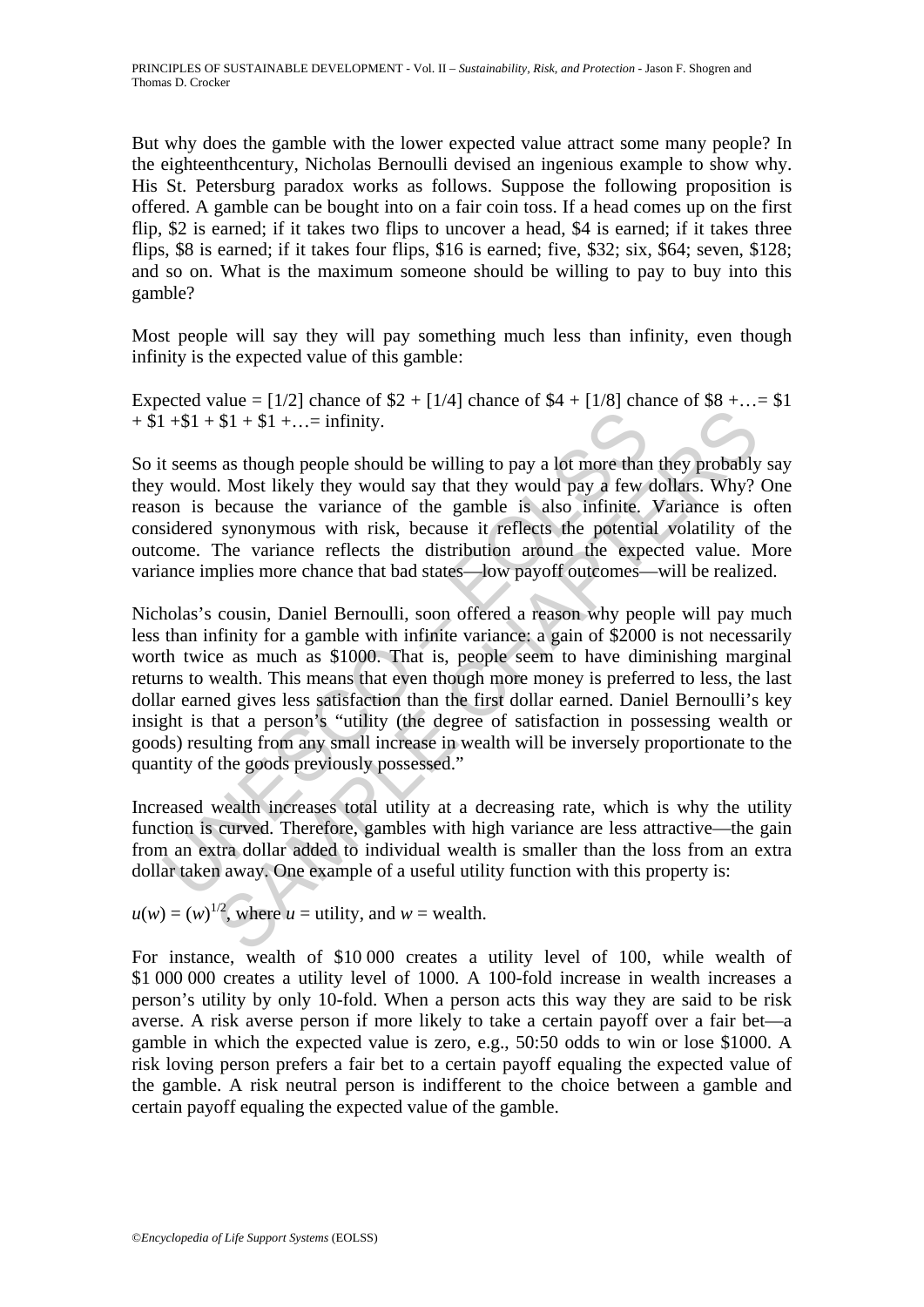Bernoulli's insight was formalized into a modern analytical framework called "Expected Utility theory" (EU). Since its introduction in the 1940s by the mathematician von Neumann and the economist Morgenstern (1944), EU theory has been the most successful model of how people make decisions under risk. The formal theory of expected utility reflects the idea that people make choices about risk based their beliefs about the probability that good and bad events will be realized, the consequences of good and bad events, and the utility or satisfaction a person gets from the consequence that is realized. Despite limits to the EU model, which will be discussed later, analysts use the model because it is intuitive and tractable.

by the probability of the probability of these actions in the risk and<br>near the risk and the action of the action of the action of the action<br>of the action of the perception of the perception of the perception of the perc i. A person is not helpless against the risk. There are more options<br>ay. Market insurance can be purchased against illness, Investment car<br>fferent risk reduction strateges to change the odds of suffering from<br>seed by air The next step in the development of the expected utility model is to account for a person's ability to influence the risk confronted, either privately and collectively through market insurance, self-protection (or mitigation) and self-insurance (or adaptation). A person is not helpless against the risk. There are more options than moving away. Market insurance can be purchased against illness. Investment can be made in different risk reduction strategies to change the odds of suffering from some illness caused by air pollution—an air filter can be bought for the person's home, or the person can at better and exercise more. Actions taken can reduce the likelihood that the bad state will occur, or reduce the severity of the state if realized or do both. Actions to reduce the likelihood of illness are referred to as self-protection or mitigation; actions to reduce the severity are self-insurance or adaptation.

The economic problem is now more complicated. If a person selects the level of selfprotection and self-insurance that balances the extra gains obtained from lower odds of illness and less severity with the costs of protection and personal insurance,

$$
EU = \pi(z)u(w - z - x) + (1 - \pi(z))u(w - D(x) - z - x),
$$

where  $\pi = \pi(z)$  is the probability of the good state which depends on the level of selfprotection, *z*; and  $D(x)$  is the severity of illness which depends on the level of selfinsurance, *x*. Including the private ability to reduce risk is helpful in understanding choice under environmental risk, because these actions link risk assessment with risk management. Account must be taken of these actions to measure risk accurately and to manage risk effectively.

Although risk assessment has amassed a useful record of estimating potential threats to humans and nature, one problem permeates the risk assessment literature—the underemphasis on how people adapt to the risk they face or have created. Over the last decade of the twentieth century scientists have increasingly acknowledged that environmental risk is endogenous. People can influence many of the risks they confront. Examples abound. People move or reduce physical activities when air pollution becomes intolerable. They buy bottled water if they fear that their drinking water is polluted, and they apply sunscreen to protect their skin from UV radiation. A person can invest in a water filter, move, buy a membership to a health club, jog, eat food low in fat and high in fiber, or apply sunscreen; each choice altering his risk to health and welfare. How a person invests resources to increase the likelihood that good things happen and bad things do not depends both on that person's attitudes towards risk and is ability to reduce risk.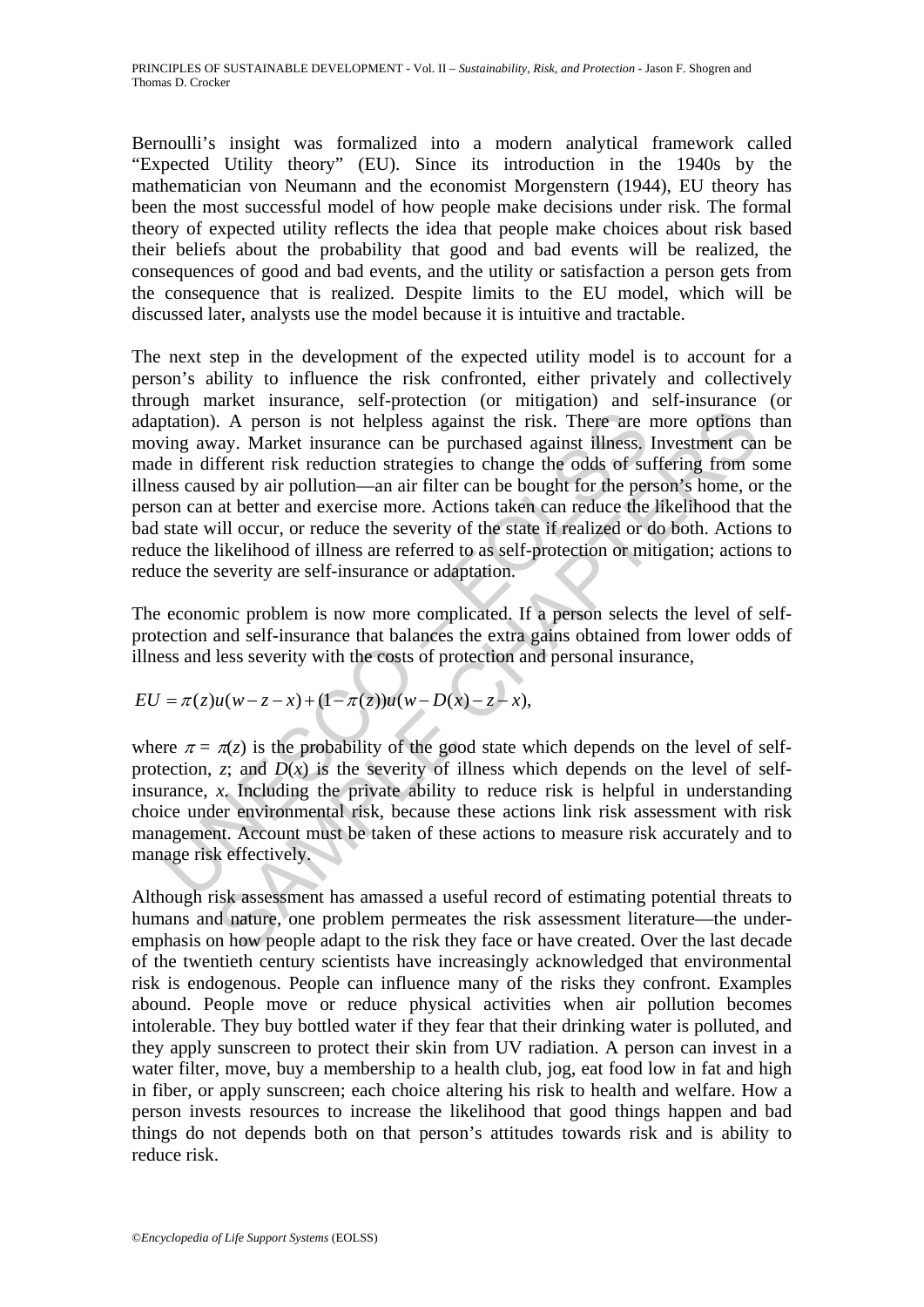Of course, cases do exist in which people have little time to react to protect themselves, such as in the Chernobyl situation. Some people have argued that the problem can be redefined so that risk is independent of human action. However, this position is ultimately self-defeating. Consider a situation in which bacterial groundwater contamination threatens a household's drinking water. The probability of illness among household members can be altered if the water is boiled. An analyst could define the situation as independent of the household's actions by focusing solely on groundwater contamination, over which the household is likely to have no control. But this definition is economically irrelevant if the question is the household's response to the risks from groundwater contamination. The household is concerned about the likelihood of illness and the realized severity, and it is able to exercise some control over those events. The household's risk is endogenous because by expending its valuable resources it influences probability and severity.

ple often substitute private actions for collectively supplied safe<br>stronger building materials to reduce the damage from torna<br>hquakes; more thorough weeding and crop storage in response<br>alget, sandbagging and evacuation realisation private priority supplied safety programs. The substitute prioritions for collectively supplied safety programs. It, the notion start and the demage from tornadoes, storms, sty more thorough weeding and crop st People often substitute private actions for collectively supplied safety programs. They use: stronger building materials to reduce the damage from tornadoes, storms, and earthquakes; more thorough weeding and crop storage in response to the prospect of drought; sandbagging and evacuation in anticipation of floods; and improved nutrition and exercise regimens to cope with health threats. At the policy level, these private risk reduction choices can affect the success of collective regulations that promote safety. Use of automobile seat belts reduces both the probability and the severity of injury, but their mandatory installation cannot guarantee that passengers will choose to wear them. Highway speed limits also are effective at reducing fatalities only when drivers observe them. At work, rules promoting personal protective equipment (e.g., hard hats) have the same problem—they protect only those workers who wear them. In each case, individual decisions influence both the probability and the magnitude of harm.

Endogenous risk implies that observed risks are functions of both natural science parameters and an individual's self-protection decisions. Given the relative marginal effectiveness of alternative self-protection efforts, how people make decisions about risk differs across individuals and situations, even though the natural phenomena that trigger these efforts apply equally to everyone. Therefore, assessing risk levels solely in terms of natural science can be misleading. Relative prices, incomes, and other economic and social parameters that influence any person's self-protection decisions affect risk. Just as good public policy-based economics requires an understanding of the physical and natural phenomena that underpin choices, good public policy-based natural science requires an understanding of the economic phenomena that affects risk. Accounting for private decisions to adapt can increase the precision of risk assessment. Failure to acknowledge the depths of individual choice in environmental risk will result in excessive economic expenditure at no gain in environmental quality.

-

-

-

## TO ACCESS ALL THE **30 PAGES** OF THIS CHAPTER, Visit[: http://www.eolss.net/Eolss-sampleAllChapter.aspx](https://www.eolss.net/ebooklib/sc_cart.aspx?File=E1-46A-04)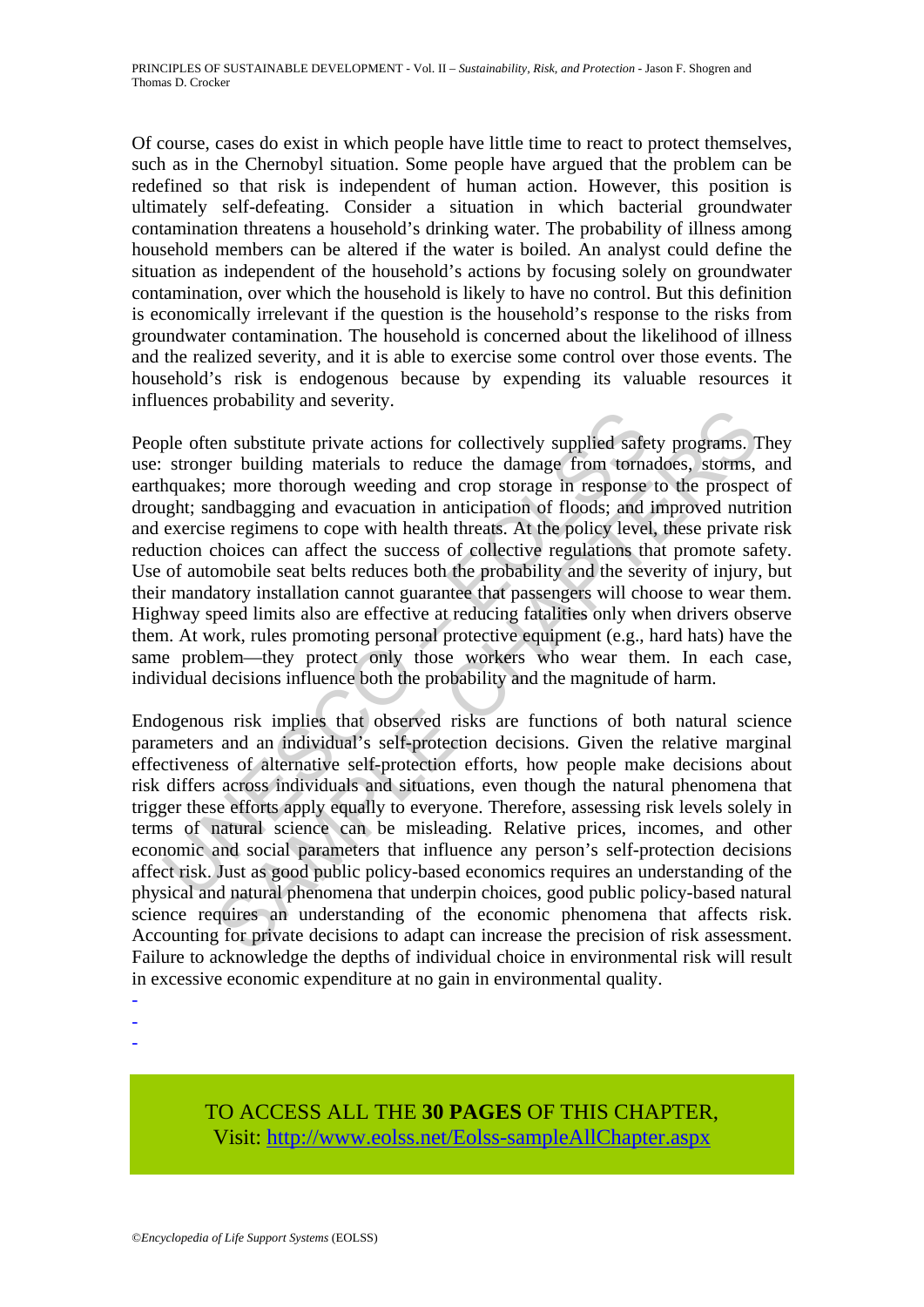#### **Bibliography**

Allais M. (1953). "Le comportement de l'homme rationnel devant le risque: Critique des postulats et axiomes de 'ecole Americaine." *Econometrica* **21**, 503-546.

Baron R. (1994). *Thinking and Deciding*. Cambridge: Cambridge University Press. [An overview on the problems and paradoxes behind the psychology of decision making.]

Becker G., DeGroot M., and Marschak J. (1964). Measuring utility by a single-response sequential method. *Behavior Science* **9**, 226–232. [A classic experiment on estimating utility functions.]

Camerer C. (1997). Progress in behavioral game theory. *Journal of Economic Perspectives* **11**, 167–188. [An overview on the theoretical possibilities and empirical realities of game theory.]

Cherry T., Shogren J., and Crocker T. (2000). Rationality Spillovers. *Journal of Environmental Economics and Management* (forthcoming). [An experimental analysis exploring whether the rationality learned in markets transfers over the choices in nonmarket settings.]

Chu Yun-Peng and Chu Ruey-Ling (1990). The subsidence of preference reversals in simplified and marketlike experimental settings. *American Economic Review* **80**, 902–911. [An experiment showing how arbitrage in markets can eliminate anomalous behavior toward lotteries.]

Crocker T. and Shogren J. (1999). Endogenous environmental risk. *Handbook of Environmental and Resources Economics*, ed. J. van den Bergh. Cheltenham, UK: Edward Elgar Publishers. [An overview of choice under uncertainty when people can self-protect and self-insure.]

Crouch E. and Wilson R. (1982). *Risk-Benefit Analysis*. Cambridge: Ballinger Publishing. Co. [A classic review of how to balance the risks and benefits of private and public decisions.]

Ehrenberg R. and Bognanno M. (1990). Do tournaments have incentive effects? *Journal of Political Economy* **98**, 1307–1324. [An empirical examination on how nonlinear payoffs affect behavior.]

Yun-Peng and Chu Ruey-Ling (1990). The subsidence of preference reverteilike experimental settings. *American Economic Review* **80**, 902–911. [An exparage in markets can eliminate anomalous behavior toward lotteries.]<br>
ke and Chu Ruey-Ling (1990). The subsidence of preference reversals in simplified<br>perimental settings. American Economic Review 80, 902-911. [An experiment showing<br>arkets can eliminate anomalous behavior toward lotteries.]<br>n Frank R. and Cook P. (1996). *The Winner-Take-All Society*. *Why the Few at the Top Get So Much More Than the Rest of Us*. New York: Penguin USA. [A discussion on how some firms and nations have organized itself as a tournament in which the winner gets the lion's share of the rewards.]

Grether D. and Plott C. (1979). Economic theory of choice and the preference reversal phenomenon. *American Economic Review* **69**, 623–638. [An economists' reevaluation of a classic psychological experiment showing inconsistent choices over lotteries.]

Kagel J. (1995). Auctions: a survey of experimental research. *Handbook of Experimental Economics*, eds. J. Kagel and A. Roth, 501–585. Princeton, New Jersey: Princeton University Press. [An overview on the theory and behavior of auction design.]

Kane S. and Shogren J. (2000). Linking adaptation and mitigation in climate change policy. *Climatic Change* **45**(1), 75–102. [A review of how adaptation and mitigation act as substitutes and complements in climate change policy.]

Knight F. (1971). *Risk, Uncertainty, and Profit*. New York: Harper and Row, Publishers. [A classic discussion of choice under risk and uncertainty.]

Lichtenstein S. and Slovic P. (1971). Reversals of preference between bids and choices in gambling decisions. *Journal of Experimental Psychology* **89**, 46–55. [The seminal psychological experiment showing how people make inconsistent choices over lotteries.]

Neuman J. von and Morgenstern O. (1944). *Theory of Games and Economic Behavior*. Princeton, New Jersey: Princeton University Press. [A classic work that lays the foundation for modern theory of expected utility.]

Plott C. (1996). Rational individual behavior in markets and social choice processes. In K. Arrow, E. Colombatto, M. Perlman, and C. Schmidt, eds. *The Rational Foundations of Economic Behavior,* pp. 225- 250. London and New York: MacMillan and St. Martin Press. [A discussion on how exchange institutions affect economic behavior.]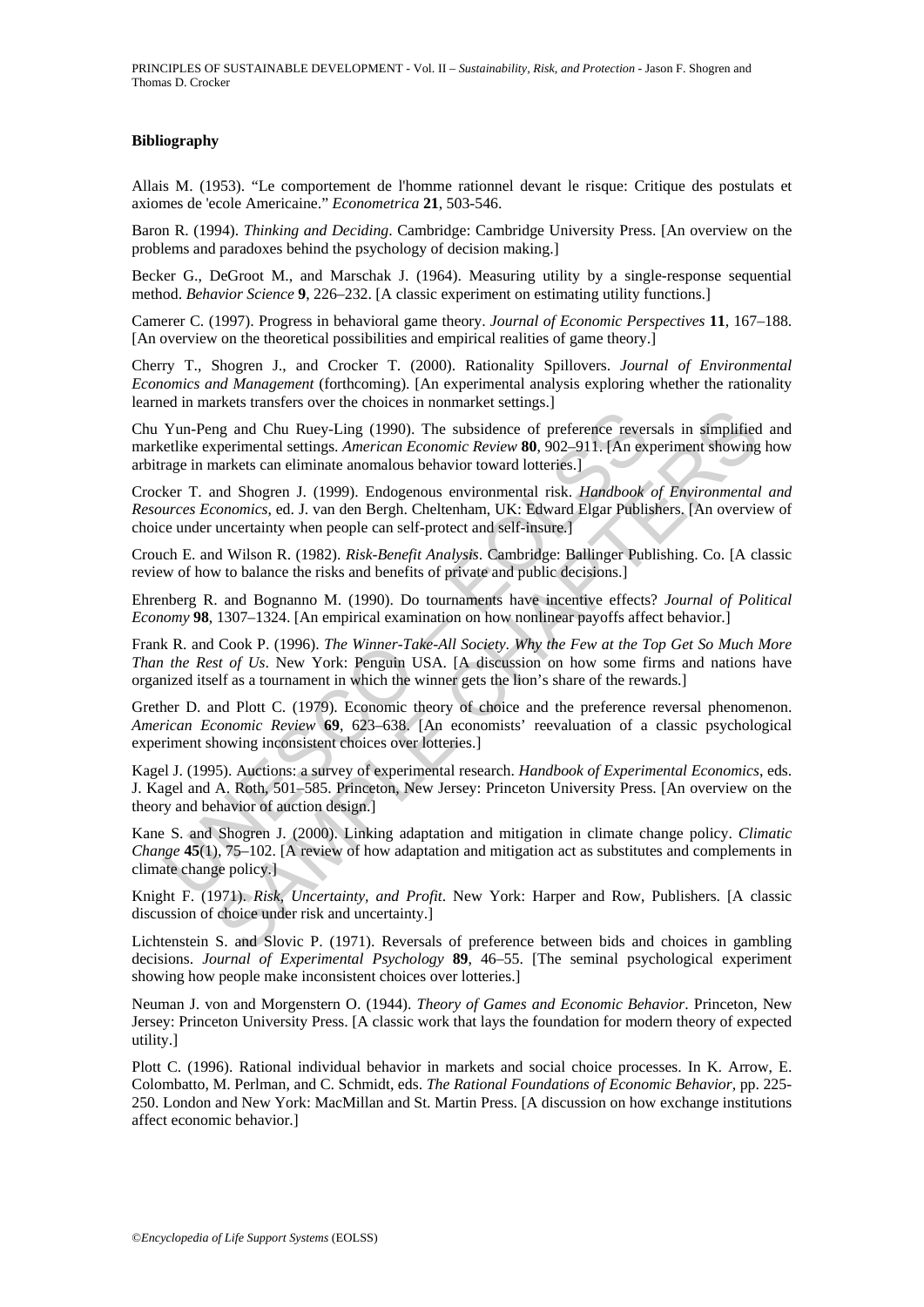PRINCIPLES OF SUSTAINABLE DEVELOPMENT - Vol. II – *Sustainability, Risk, and Protection* - Jason F. Shogren and Thomas D. Crocker

Shogren J. and Crocker T. (1991). Risk, self-protection, and ex ante economic value. *Journal of Environmental and Economic Management* **20**, 1–15. [The implications of how a collective reduction in environmental risk is valued given private self-protection.]

Shogren J. and Crocker T. (1999). Risk and its consequences. *Journal of Environmental and Economic Management* **37**, 44–51. [An examination of the consequences of separating economics from biology in environmental policy.]

Shogren J. and Stamland T (2002). Skill and the Value of Life. *Journal of Political Economy* (forthcoming).

Slovic P., Fischoff B., and Lichtenstein S. (1982). Why study risk perception? *Risk Analysis* **2**, 83–93. [An overview of the psychology of how people look at risky decisions]

Starr C. (1969). Social benefit vs. technological risk. *Science* **165**, 1232–1238. [A classic discussion on the nature of voluntary versus involuntary risk.]

Tversky A. and Kahneman D. (1981). The framing of decisions and the psychology of choice. *Science*  **211**, 453–458. [A summary of how risky choices are affected as much by how risk is presented as by the risk itself.]

US National Academy of Sciences. (1983). *Risk Assessment in the Federal Government Managing the Process*. Washington, DC: National Academy Press. [The United States definition on how to do risk assessment and risk management, and why they should be separated.]

Viscusi W. K. (1992). *Fatal Tradeoffs*. Oxford: Oxford University Press. [A collection of essays on the rational regulation of risk.]

Waller R. and Covello T. eds. (1984). *Low Probability/High Consequence Risk Analysis*. New York: Plenum Publishers. [An overview on how people think about risks with low odds but extremely high severities.]

#### **Biographical Sketches**

453-458. [A summary of how risky choices are affected as much by how risk<br>stistlf.]<br>National Academy of Sciences. (1983). *Risk Assessment in the Federal Govessment* and risk management, and why they should be separated.]<br> SA Facurement of the same and the same of the same of the system of the Endany<br>S. [A summary of how risky choices are affected as much by how risk is presented as b<br>Academy of Sciences. (1983). Risk Assessment in the Feder **Jason Shogren** is the Stroock Distinguished Professor of Natural Resource Conservation and Management, and is a professor of economics at the University of Wyoming. His research focuses on the behavioral underpinnings of private choice and public policy, especially for environmental and natural resources. Before returning to his *alma mater*, he taught at Iowa State and Yale. In 1997, Shogren served as the senior economist for environmental and natural resource policy on the Council of Economic Advisers in the White House. Currently, he serves on the Environmental Economics Science Advisory Board for the US Environmental Protection Agency, and the Intergovernmental Panel on Climate Change. Governor Geringer recently appointed him to Wyoming's Environmental Quality Council. Shogren is also on the advisory committee for *Enlibra*, the Western Governors Association's new doctrine for environmental management. He was an associate editor of the *Journal of Environmental Economics and Management*, and the *American Journal of Agricultural Economics*. Recent publications include *Environmental Economics* (Oxford University Press, 1997), *Private Property and the Endangered Species Act* (University of Texas Press, 1999); *Endangered Species Protection in the United States*  (Cambridge University Press, 2001); and papers on risk, conflict, cooperation, valuation, environmental policy, and experimental economics. The American Association of Agricultural Economics selected his essay with J. Tschirhart on the Endangered Species Act at 25 as the Best Choices Article for 1999.

**Thomas D. Crocker** is the J. E. Warren Distinguished Professor of Energy and Environment in the Department of Economics and Finance at the University of Wyoming. He earlier held faculty appointments at the University of Wisconsin and the University of California, and a visiting appointment at the Pennsylvania State University. He was also the founding director of the School and the Institute of Environment and Natural Resources at the University of Wyoming. Among his nearly 150 refereed publications are the original proposal for an analysis of tradable emission permits, the first empirical application of the Coase theorem, and two of the initial treatments in environmental settings of the principal agent problem. He also contributed to the initial development of environmental valuation techniques, especially the hedonic technique. Recently his research has focused mostly on the ways in which ecological and economic systems mediate each other's responses to change, endogenous risk, and